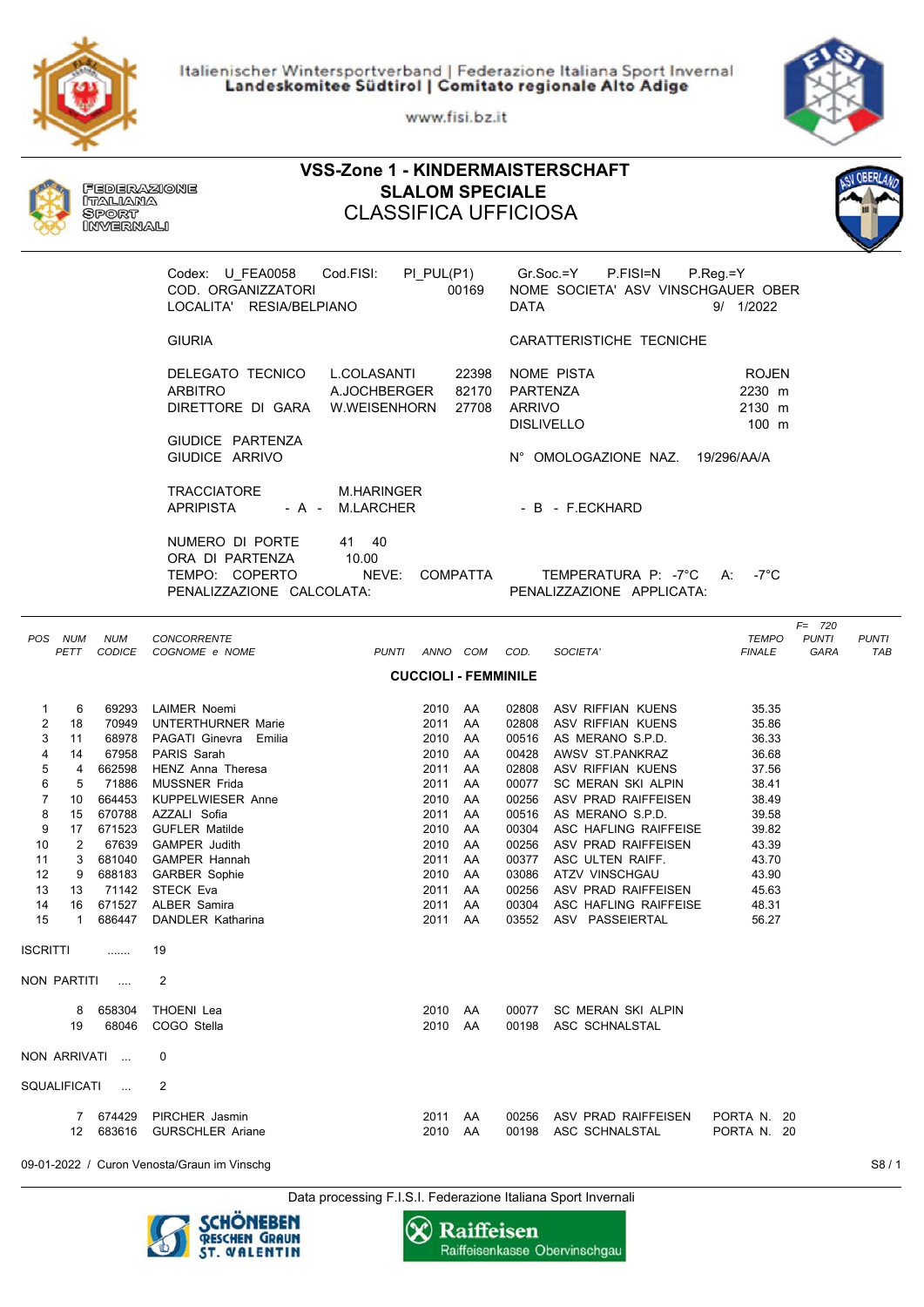|                         | POS NUM  | NUM              | CONCORRENTE                                                                                                                                                                                                                                                              |                            |          |                |                                           | <b>TEMPO</b>   | $F = 720$<br><b>PUNTI</b> | <b>PUNTI</b> |
|-------------------------|----------|------------------|--------------------------------------------------------------------------------------------------------------------------------------------------------------------------------------------------------------------------------------------------------------------------|----------------------------|----------|----------------|-------------------------------------------|----------------|---------------------------|--------------|
|                         | PETT     |                  | CODICE COGNOME e NOME                                                                                                                                                                                                                                                    | PUNTI ANNO COM COD.        |          |                | SOCIETA'                                  | <b>FINALE</b>  | GARA                      | TAE          |
|                         |          |                  |                                                                                                                                                                                                                                                                          | <b>CUCCIOLI - MASCHILE</b> |          |                |                                           |                |                           |              |
| 1                       | 22       | 68808            | MAGNATO Edoardo                                                                                                                                                                                                                                                          | 2010 AA                    |          | 00304          | ASC HAFLING RAIFFEISE                     | 33.15          |                           |              |
| $\overline{\mathbf{c}}$ | 25       | 67806            | <b>GUFLER Juri</b>                                                                                                                                                                                                                                                       | 2010 AA                    |          | 00585          | <b>ASC PASSEIER</b>                       | 34.05          |                           |              |
| 3                       | 46       | 677732           |                                                                                                                                                                                                                                                                          | 2011 AA                    |          | 00169          | ASV VINSCHGAUER OBERL                     | 34.09          |                           |              |
| 4                       | 29       | 70149            |                                                                                                                                                                                                                                                                          | 2011 AA                    |          | 00516          | AS MERANO S.P.D.                          | 34.58          |                           |              |
| 5<br>6                  | 24<br>26 | 662123<br>70578  |                                                                                                                                                                                                                                                                          | 2011 AA<br>2011            | AA       | 00516<br>02808 | AS MERANO S.P.D.<br>ASV RIFFIAN KUENS     | 34.94<br>35.17 |                           |              |
| 7                       | 38       | 71296            |                                                                                                                                                                                                                                                                          | 2011                       | AA       | 03552          | ASV PASSEIERTAL                           | 35.28          |                           |              |
| 8                       | 27       | 67364            | STADLWIESER Fabian<br>PRANTL Samuel<br>BERGAMO Silvio<br>PAMER Bastian<br>PICHLER Tommy<br>PLONER David<br>POHL Jonathan                                                                                                                                                 | 2010                       | AA       | 00585          | ASC PASSEIER                              | 36.44          |                           |              |
| 9                       | 42       | 68061            |                                                                                                                                                                                                                                                                          | 2010 AA                    |          | 03086          | ATZV VINSCHGAU                            | 37.65          |                           |              |
| 10                      | 31       | 68486            | GUTGSELL Eliah David                                                                                                                                                                                                                                                     | 2010 AA                    |          | 03086          | ATZV VINSCHGAU                            | 38.25          |                           |              |
| 11                      | 53       | 68277            | GUTGSELL Eliah David<br>GITTO SINN Samuel<br>GEISER Elia<br>WITTMER Laurin<br>TOLLO Marcel<br>KASERER Paul<br>PATSCHEIDER Max<br>ZANON Marco<br>LEITER Benjamin<br>NOFLER Moritz<br>KOFLER David<br>PARTH Fabian<br>PALUMBO Gabriele<br>VERDROSS Armin Luis<br>MUELLER N | 2010                       | AA       | 00516          | AS MERANO S.P.D.                          | 38.65          |                           |              |
| 12                      | 55       | 678715           |                                                                                                                                                                                                                                                                          | 2011                       | AA       | 00198          | ASC SCHNALSTAL                            | 39.72          |                           |              |
| 14                      | 21<br>54 | 664451<br>663505 |                                                                                                                                                                                                                                                                          | 2011 AA<br>2011            | AA       | 00256<br>00585 | ASV PRAD RAIFFEISEN<br>ASC PASSEIER       | 39.72<br>39.95 |                           |              |
| 15                      | 32       | 676919           |                                                                                                                                                                                                                                                                          | 2011 AA                    |          | 00256          | ASV PRAD RAIFFEISEN                       | 40.19          |                           |              |
| 16                      | 33       | 659001           |                                                                                                                                                                                                                                                                          | 2011                       | AA       | 03086          | ATZV VINSCHGAU                            | 40.38          |                           |              |
| 17                      | 35       | 665080           |                                                                                                                                                                                                                                                                          | 2011                       | AA       | 00377          | ASC ULTEN RAIFF.                          | 41.28          |                           |              |
| 18                      | 30       | 663503           |                                                                                                                                                                                                                                                                          | 2010 AA                    |          | 01018          | ASV TSCHERMS                              | 41.93          |                           |              |
| 19                      | 44       | 661858           |                                                                                                                                                                                                                                                                          | 2011                       | AA       | 00196          | ASC SCHENNA                               | 42.15          |                           |              |
| 20                      | 49       | 666923           |                                                                                                                                                                                                                                                                          | 2010                       | AA       | 00585          | <b>ASC PASSEIER</b>                       | 43.15          |                           |              |
| 21                      | 48       | 664447<br>658302 |                                                                                                                                                                                                                                                                          | 2010                       | AA       | 00256          | ASV PRAD RAIFFEISEN                       | 43.26          |                           |              |
| 22<br>23                | 20<br>37 | 70291            |                                                                                                                                                                                                                                                                          | 2011<br>2011               | AA<br>AA | 00077<br>01018 | SC MERAN SKI ALPIN<br>ASV TSCHERMS        | 43.32<br>43.33 |                           |              |
| 24                      | 50       | 683714           | MUELLER Noah                                                                                                                                                                                                                                                             | 2010                       | AA       | 00198          | ASC SCHNALSTAL                            | 44.19          |                           |              |
| 25                      | 52       | 665857           | FELLIN Giulio                                                                                                                                                                                                                                                            | 2011 AA                    |          | 00377          | ASC ULTEN RAIFF.                          | 44.76          |                           |              |
| 26                      | 43       | 70909            | AUER Julian                                                                                                                                                                                                                                                              | 2011 AA                    |          | 00256          | ASV PRAD RAIFFEISEN                       | 45.49          |                           |              |
| 27                      | 28       | 671525           | <b>REITERER Martin</b>                                                                                                                                                                                                                                                   | 2011                       | AA       | 00304          | ASC HAFLING RAIFFEISE                     | 45.67          |                           |              |
| 28                      | 34       | 71776            | <b>GAMPER Simon</b>                                                                                                                                                                                                                                                      | 2011 AA                    |          | 00256          | ASV PRAD RAIFFEISEN                       | 46.56          |                           |              |
| 29                      | 36       | 681195           | VERDORFER Julian                                                                                                                                                                                                                                                         | 2010 AA                    |          | 03552          | ASV PASSEIERTAL                           | 47.58          |                           |              |
| 30<br>31                | 23<br>40 | 686456<br>670398 | <b>MAIER David</b><br>DORNER Max-Wladimir Peter Fr                                                                                                                                                                                                                       | 2010 AA<br>2011 AA         |          | 03552<br>00077 | ASV PASSEIERTAL<br>SC MERAN SKI ALPIN     | 54.61<br>58.53 |                           |              |
| ISCRITTI                |          |                  | 38                                                                                                                                                                                                                                                                       |                            |          |                |                                           |                |                           |              |
| NON PARTITI             |          | $\ldots$ .       | 0                                                                                                                                                                                                                                                                        |                            |          |                |                                           |                |                           |              |
|                         |          | NON ARRIVATI     | 5                                                                                                                                                                                                                                                                        |                            |          |                |                                           |                |                           |              |
|                         |          |                  |                                                                                                                                                                                                                                                                          |                            |          |                | ASC HAFLING RAIFFEISE                     |                |                           |              |
|                         | 41<br>47 | 71928            | 69530 ALBER Lenny<br><b>GSCHNITZER Niklas</b>                                                                                                                                                                                                                            | 2010 AA<br>2011 AA         |          | 00304<br>00304 | ASC HAFLING RAIFFEISE                     |                |                           |              |
|                         | 51       |                  | 68208 RUNGG Julian                                                                                                                                                                                                                                                       | 2010 AA                    |          |                | 00256 ASV PRAD RAIFFEISEN                 |                |                           |              |
|                         | 56       | 659571           | FREI Simon                                                                                                                                                                                                                                                               | 2010 AA                    |          | 00428          | AWSV ST.PANKRAZ                           |                |                           |              |
|                         | 57       | 67603            | LOGUERCIO Dominik                                                                                                                                                                                                                                                        | 2010 AA                    |          | 01018          | ASV TSCHERMS                              |                |                           |              |
| SQUALIFICATI            |          | $\sim 10$        | 2                                                                                                                                                                                                                                                                        |                            |          |                |                                           |                |                           |              |
|                         | 39       | 67926            | <b>FISCHNALLER Finn</b>                                                                                                                                                                                                                                                  | 2010 AA                    |          | 02808          | ASV RIFFIAN KUENS                         | PORTA N. 29    |                           |              |
|                         | 45       | 68612            | <b>INNERHOFER Raphael</b>                                                                                                                                                                                                                                                | 2010 AA                    |          | 00304          | ASC HAFLING RAIFFEISE PORTA N. 26         |                |                           |              |
|                         |          |                  |                                                                                                                                                                                                                                                                          | <b>BABY - FEMMINILE</b>    |          |                |                                           |                |                           |              |
| 1                       | 63       | 671533           | THEINER Lea                                                                                                                                                                                                                                                              | 2012 AA                    |          | 00304          | ASC HAFLING RAIFFEISE                     | 39.88          |                           |              |
| 2                       | 75       | 679253           | <b>TSCHENETT Aurelia</b>                                                                                                                                                                                                                                                 | 2012 AA                    |          | 00516          | AS MERANO S.P.D.                          | 40.02          |                           |              |
| 3                       | 66       | 681461           | SAGMEISTER Eva                                                                                                                                                                                                                                                           | 2012 AA                    |          | 00169          | ASV VINSCHGAUER OBERL                     | 41.25          |                           |              |
| 4                       | 65       |                  | 667440 KNEISSL Annika                                                                                                                                                                                                                                                    | 2012 AA                    |          | 00585          | ASC PASSEIER                              | 41.78          |                           |              |
| 5                       | 76       | 660275           | PIRCHER Ina                                                                                                                                                                                                                                                              | 2012 AA                    |          | 00196          | ASC SCHENNA                               | 43.07          |                           |              |
| 6<br>7                  | 59<br>61 | 665028<br>665033 | STAFFLER Anna<br>PARIS Maria                                                                                                                                                                                                                                             | 2012 AA<br>2013 AA         |          | 00377<br>00377 | ASC ULTEN RAIFF.<br>ASC ULTEN RAIFF.      | 43.13<br>43.42 |                           |              |
| 8                       | 67       | 672089           | OBERTIMPFLER Sofia                                                                                                                                                                                                                                                       | 2012 AA                    |          | 01018          | ASV TSCHERMS                              | 43.49          |                           |              |
| 9                       | 69       | 679256           | PANDOLFI Lia                                                                                                                                                                                                                                                             | 2012 AA                    |          | 00516          | AS MERANO S.P.D.                          | 43.66          |                           |              |
| 10                      | 73       | 91265            | <b>RICHTER Chiara</b>                                                                                                                                                                                                                                                    | 2012 AA                    |          | 00516          | AS MERANO S.P.D.                          | 44.43          |                           |              |
| 11                      | 58       | 667976           | HOFER Jana                                                                                                                                                                                                                                                               | 2012 AA                    |          | 00585          | ASC PASSEIER                              | 44.50          |                           |              |
| 12                      | 70       | 670977           | PATSCHEIDER Mara                                                                                                                                                                                                                                                         | 2013 AA                    |          | 00169          | ASV VINSCHGAUER OBERL                     | 44.64          |                           |              |
| 13                      | 78       | 683435           | WEISENHORN Josefin                                                                                                                                                                                                                                                       | 2013 AA                    |          | 00169          | ASV VINSCHGAUER OBERL                     | 49.15          |                           |              |
| 14<br>15                | 62<br>77 | 679258<br>670978 | <b>GRUBER Fabienne</b><br><b>WEISENHORN Sophie</b>                                                                                                                                                                                                                       | 2013 AA<br>2013 AA         |          | 00516<br>00169 | AS MERANO S.P.D.<br>ASV VINSCHGAUER OBERL | 49.80<br>51.10 |                           |              |
| 16                      | 68       |                  | 681198 FLARER Barbara                                                                                                                                                                                                                                                    | 2013 AA                    |          |                | 03552 ASV PASSEIERTAL                     | 51.68          |                           |              |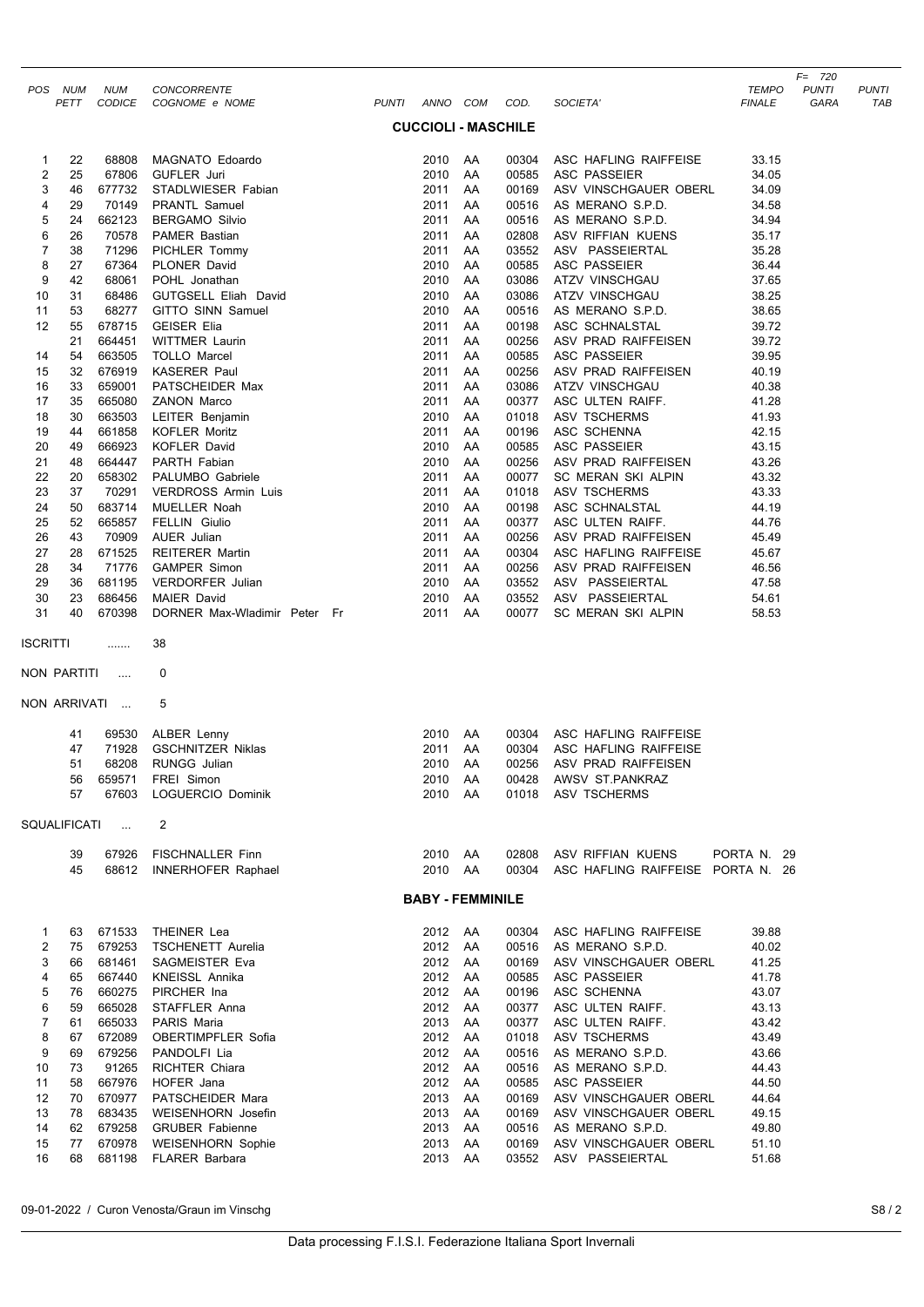| POS NUM<br>PETT                                                                                                                                                                                                                                                          | <b>NUM</b><br><b>CODICE</b>                                                                                                                                                                                            | <b>CONCORRENTE</b><br>COGNOME e NOME                                                                                                                                                                                                                                                                                                                                                                                                                                                         | PUNTI | ANNO COM                                                                                                                                                                                    |                                                                                                    | COD.                                                                                                                                                                                               | SOCIETA'                                                                                                                                                                                                                                                                                                                                                                                                                                              | <b>TEMPO</b><br><b>FINALE</b>                                                                                                                                                                      | $F = 720$<br><b>PUNTI</b><br>GARA | <b>PUNTI</b><br>TAE |
|--------------------------------------------------------------------------------------------------------------------------------------------------------------------------------------------------------------------------------------------------------------------------|------------------------------------------------------------------------------------------------------------------------------------------------------------------------------------------------------------------------|----------------------------------------------------------------------------------------------------------------------------------------------------------------------------------------------------------------------------------------------------------------------------------------------------------------------------------------------------------------------------------------------------------------------------------------------------------------------------------------------|-------|---------------------------------------------------------------------------------------------------------------------------------------------------------------------------------------------|----------------------------------------------------------------------------------------------------|----------------------------------------------------------------------------------------------------------------------------------------------------------------------------------------------------|-------------------------------------------------------------------------------------------------------------------------------------------------------------------------------------------------------------------------------------------------------------------------------------------------------------------------------------------------------------------------------------------------------------------------------------------------------|----------------------------------------------------------------------------------------------------------------------------------------------------------------------------------------------------|-----------------------------------|---------------------|
| <b>ISCRITTI</b>                                                                                                                                                                                                                                                          | .                                                                                                                                                                                                                      | 21                                                                                                                                                                                                                                                                                                                                                                                                                                                                                           |       |                                                                                                                                                                                             |                                                                                                    |                                                                                                                                                                                                    |                                                                                                                                                                                                                                                                                                                                                                                                                                                       |                                                                                                                                                                                                    |                                   |                     |
| NON PARTITI                                                                                                                                                                                                                                                              | $\cdots$                                                                                                                                                                                                               | 2                                                                                                                                                                                                                                                                                                                                                                                                                                                                                            |       |                                                                                                                                                                                             |                                                                                                    |                                                                                                                                                                                                    |                                                                                                                                                                                                                                                                                                                                                                                                                                                       |                                                                                                                                                                                                    |                                   |                     |
| 72                                                                                                                                                                                                                                                                       | 71 670974<br>686341                                                                                                                                                                                                    | <b>PATSCHEIDER Silvie</b><br>NIGG Elisabeth<br>Erika                                                                                                                                                                                                                                                                                                                                                                                                                                         |       | 2012 AA<br>2013 AA                                                                                                                                                                          |                                                                                                    | 00169<br>00256                                                                                                                                                                                     | ASV VINSCHGAUER OBERL<br>ASV PRAD RAIFFEISEN                                                                                                                                                                                                                                                                                                                                                                                                          |                                                                                                                                                                                                    |                                   |                     |
| NON ARRIVATI                                                                                                                                                                                                                                                             |                                                                                                                                                                                                                        | 1                                                                                                                                                                                                                                                                                                                                                                                                                                                                                            |       |                                                                                                                                                                                             |                                                                                                    |                                                                                                                                                                                                    |                                                                                                                                                                                                                                                                                                                                                                                                                                                       |                                                                                                                                                                                                    |                                   |                     |
|                                                                                                                                                                                                                                                                          | 74 686444                                                                                                                                                                                                              | DANDLER Maximilia                                                                                                                                                                                                                                                                                                                                                                                                                                                                            |       | 2012 AA                                                                                                                                                                                     |                                                                                                    | 03552                                                                                                                                                                                              | ASV PASSEIERTAL                                                                                                                                                                                                                                                                                                                                                                                                                                       |                                                                                                                                                                                                    |                                   |                     |
| SQUALIFICATI                                                                                                                                                                                                                                                             | $\sim$ 100 $\mu$                                                                                                                                                                                                       | 2                                                                                                                                                                                                                                                                                                                                                                                                                                                                                            |       |                                                                                                                                                                                             |                                                                                                    |                                                                                                                                                                                                    |                                                                                                                                                                                                                                                                                                                                                                                                                                                       |                                                                                                                                                                                                    |                                   |                     |
| 60<br>64                                                                                                                                                                                                                                                                 | 683713<br>662961                                                                                                                                                                                                       | SPECHTENHAUSER Chiara<br>STECHER Vivienne Leonie                                                                                                                                                                                                                                                                                                                                                                                                                                             |       | 2012 AA<br>2012 AA                                                                                                                                                                          |                                                                                                    | 00198<br>00169                                                                                                                                                                                     | ASC SCHNALSTAL<br>ASV VINSCHGAUER OBERL PORTA N. 6                                                                                                                                                                                                                                                                                                                                                                                                    | PORTA N. 25                                                                                                                                                                                        |                                   |                     |
|                                                                                                                                                                                                                                                                          |                                                                                                                                                                                                                        |                                                                                                                                                                                                                                                                                                                                                                                                                                                                                              |       | <b>BABY - MASCHILE</b>                                                                                                                                                                      |                                                                                                    |                                                                                                                                                                                                    |                                                                                                                                                                                                                                                                                                                                                                                                                                                       |                                                                                                                                                                                                    |                                   |                     |
| 118<br>1<br>2<br>107<br>116<br>3<br>4<br>115<br>121<br>5<br>110<br>6<br>7<br>88<br>8<br>120<br>9<br>92<br>126<br>10<br>11<br>113<br>12<br>106<br>124<br>13<br>14<br>83<br>15<br>86<br>16<br>105<br>17<br>85<br>18<br>104<br>19<br>95<br>20<br>93<br>21<br>90<br>22<br>97 | 665025<br>668632<br>73224<br>681043<br>688984<br>72343<br>681037<br>672226<br>666906<br>687297<br>673838<br>662177<br>670968<br>671535<br>671046<br>686599<br>667975<br>688987<br>670397<br>682722<br>685224<br>676173 | STAFFLER Simon<br>FONTANA Noah<br>LAIMER Jacob<br>MANICA Sebastian<br>PAULENKA Patrik<br><b>REISINGER Paul</b><br>PIRCHER Marcel<br><b>KOENIGSRAINER Samuel</b><br><b>RAFFEINER Elia</b><br>LIGUORI Zeno<br><b>GAMPER Anton</b><br><b>GAMPER Eric</b><br><b>HARINGER Tobias</b><br>MAGNATO Arturo<br><b>HARINGER Paul</b><br><b>THALER Florian</b><br><b>GUFLER Niclas</b><br><b>GUFLER Rupert</b><br>LANPACHER Aron<br><b>GUFLER David</b><br>MATZOLL PARRA Emiliano<br><b>GUFLER David</b> |       | 2012 AA<br>2012<br>2012<br>2013<br>2013<br>2012<br>2013<br>2012 AA<br>2012<br>2012<br>2013<br>2012 AA<br>2012<br>2012<br>2012 AA<br>2012 AA<br>2012<br>2013<br>2013<br>2013<br>2013<br>2013 | AA<br>AA<br>AA<br>AA<br>AA<br>AA<br>AA<br>AA<br>AA<br>AA<br>AA<br>AA<br>AA<br>AA<br>AA<br>AA<br>AA | 00377<br>00585<br>00516<br>00377<br>00304<br>00256<br>00377<br>01018<br>00516<br>01018<br>02808<br>00377<br>00169<br>00304<br>00169<br>00196<br>00585<br>00304<br>01018<br>00077<br>00428<br>00585 | ASC ULTEN RAIFF.<br>ASC PASSEIER<br>AS MERANO S.P.D.<br>ASC ULTEN RAIFF.<br>ASC HAFLING RAIFFEISE<br>ASV PRAD RAIFFEISEN<br>ASC ULTEN RAIFF.<br>ASV TSCHERMS<br>AS MERANO S.P.D.<br>ASV TSCHERMS<br>ASV RIFFIAN KUENS<br>ASC ULTEN RAIFF.<br>ASV VINSCHGAUER OBERL<br>ASC HAFLING RAIFFEISE<br>ASV VINSCHGAUER OBERL<br>ASC SCHENNA<br>ASC PASSEIER<br>ASC HAFLING RAIFFEISE<br>ASV TSCHERMS<br>SC MERAN SKI ALPIN<br>AWSV ST.PANKRAZ<br>ASC PASSEIER | 35.45<br>36.09<br>36.23<br>37.61<br>37.98<br>38.31<br>38.65<br>39.19<br>39.64<br>39.69<br>39.82<br>39.97<br>40.62<br>40.80<br>40.98<br>41.00<br>41.88<br>42.36<br>42.61<br>42.90<br>42.93<br>43.46 |                                   |                     |
| 23<br>122<br>24<br>79<br>25<br>112<br>26<br>84<br>27<br>108<br>28<br>125<br>119<br>29<br>30<br>102<br>31<br>87<br>32<br>100<br>33<br>101<br>34<br>109<br>35<br>82<br>36<br>103                                                                                           | 679698<br>672229<br>681534<br>687238<br>686497<br>690194<br>684068<br>91274<br>690196<br>681462<br>671538<br>667977<br>685456<br>676117                                                                                | OFFER Leo<br>STEINER Benjamin Johannes<br>EBENSPERGER Felix<br><b>KUPPELWIESER Finn</b><br><b>TAPPEINER Nik</b><br><b>BERTOLI Alessio</b><br><b>MALFER Alex</b><br><b>VETTORATO Michele</b><br><b>BERTOLI Manuel</b><br>POBITZER Jonas<br>PERATHONER Daniel<br><b>PIXNER Samuel</b><br>PARIS Lukas<br>PARTH Michael                                                                                                                                                                          |       | 2012 AA<br>2012 AA<br>2013<br>2013 AA<br>2013 AA<br>2012 AA<br>2013 AA<br>2012 AA<br>2012 AA<br>2012 AA<br>2012 AA<br>2012 AA<br>2012 AA<br>2013 AA                                         | AA                                                                                                 | 01018<br>01018<br>00169<br>00256<br>00256<br>00516<br>01018<br>00516<br>00516<br>00169<br>01018<br>00585<br>01018<br>00256                                                                         | ASV TSCHERMS<br>ASV TSCHERMS<br>ASV VINSCHGAUER OBERL<br>ASV PRAD RAIFFEISEN<br>ASV PRAD RAIFFEISEN<br>AS MERANO S.P.D.<br>ASV TSCHERMS<br>AS MERANO S.P.D.<br>AS MERANO S.P.D.<br>ASV VINSCHGAUER OBERL<br>ASV TSCHERMS<br>ASC PASSEIER<br>ASV TSCHERMS<br>ASV PRAD RAIFFEISEN                                                                                                                                                                       | 43.65<br>44.09<br>45.34<br>46.02<br>46.08<br>46.45<br>46.82<br>47.65<br>48.08<br>48.26<br>49.23<br>50.28<br>53.30<br>1'00.00                                                                       |                                   |                     |
| <b>ISCRITTI</b>                                                                                                                                                                                                                                                          |                                                                                                                                                                                                                        | 48                                                                                                                                                                                                                                                                                                                                                                                                                                                                                           |       |                                                                                                                                                                                             |                                                                                                    |                                                                                                                                                                                                    |                                                                                                                                                                                                                                                                                                                                                                                                                                                       |                                                                                                                                                                                                    |                                   |                     |
| NON PARTITI<br>111<br>114                                                                                                                                                                                                                                                | $\sim$<br>91 666880<br>670973<br>683287                                                                                                                                                                                | 3<br>DE BASTIANI Toni<br><b>MARTH</b> Jeremias<br>KOFLER Leo                                                                                                                                                                                                                                                                                                                                                                                                                                 |       | 2012 AA<br>2012 AA<br>2013 AA                                                                                                                                                               |                                                                                                    | 02808<br>00169<br>00198                                                                                                                                                                            | ASV RIFFIAN KUENS<br>ASV VINSCHGAUER OBERL<br>ASC SCHNALSTAL                                                                                                                                                                                                                                                                                                                                                                                          |                                                                                                                                                                                                    |                                   |                     |
| NON ARRIVATI                                                                                                                                                                                                                                                             |                                                                                                                                                                                                                        | 5                                                                                                                                                                                                                                                                                                                                                                                                                                                                                            |       |                                                                                                                                                                                             |                                                                                                    |                                                                                                                                                                                                    |                                                                                                                                                                                                                                                                                                                                                                                                                                                       |                                                                                                                                                                                                    |                                   |                     |
| 80<br>81<br>98<br>99<br>123                                                                                                                                                                                                                                              | 681039<br>679700<br>685901<br>664506<br>673839                                                                                                                                                                         | PARIS Yanik<br>LADURNER Paul<br><b>KAUFMANN Manuel</b><br>ERMANTRAUD Alessandro<br><b>AUGSCHELLER Rudi</b>                                                                                                                                                                                                                                                                                                                                                                                   |       | 2013 AA<br>2012 AA<br>2012 AA<br>2012 AA<br>2013 AA                                                                                                                                         |                                                                                                    | 00377<br>01018<br>00196<br>00516<br>02808                                                                                                                                                          | ASC ULTEN RAIFF.<br>ASV TSCHERMS<br>ASC SCHENNA<br>AS MERANO S.P.D.<br>ASV RIFFIAN KUENS                                                                                                                                                                                                                                                                                                                                                              |                                                                                                                                                                                                    |                                   |                     |

09-01-2022 / Curon Venosta/Graun im Vinschg S8 / 3